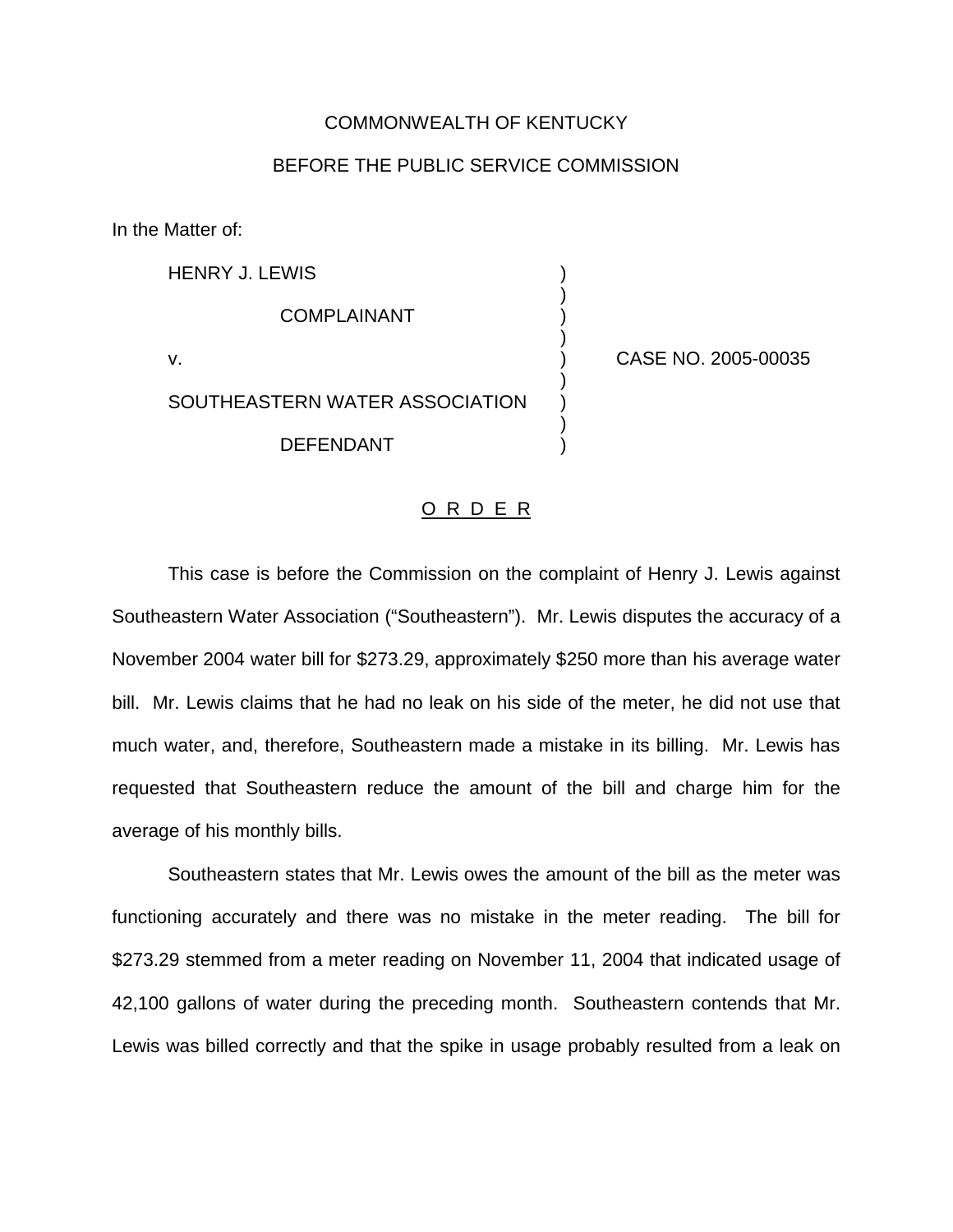Mr. Lewis's service line leading from the meter to his house. Southeastern has offered to waive any penalties and late charges and to apply a leak adjustment upon proper request. Southeastern is seeking dismissal of the complaint.

In response to data requests, Southeastern provided copies of the Complainant's meter-reading history from November 2003 through April 2006. According to that history, Mr. Lewis's water usage, except for the November 2004 bill, never exceeded 4,300 gallons. Three separate tests of Mr. Lewis's water meter indicate that the meter was accurately recording consumption.

The Commission is empowered by KRS 278.260 to hear "complaints as to rates or service of any utility." The Commission has the power to dismiss any complaint without a hearing if, in the Commission's opinion, a hearing is not necessary in the public interest or for the protection of substantial rights. The Commission finds that a decision in this case can be based upon a review of the existing record and that a hearing is not necessary.<sup>1</sup>

According to KRS 278.160, a utility must charge its tariffed rates to all of its customers. No person shall receive service from any utility for compensation greater or less than that prescribed within its filed schedules.<sup>2</sup>

The Commission finds that Mr. Lewis, who bears the burden of proof in this case, has not provided conclusive evidence that the meter reading for the November 2004 bill was inaccurate or incorrect. Additionally, the Commission has not found evidence that

<sup>1</sup> *See* 807 KAR 5:001.

<sup>2</sup> *See* Boone County Sand and Gravel Company, Inc. v. Owen County Rural Electric Cooperative Corp., 779 S.W.2d 224 (Ky. App. 1989).